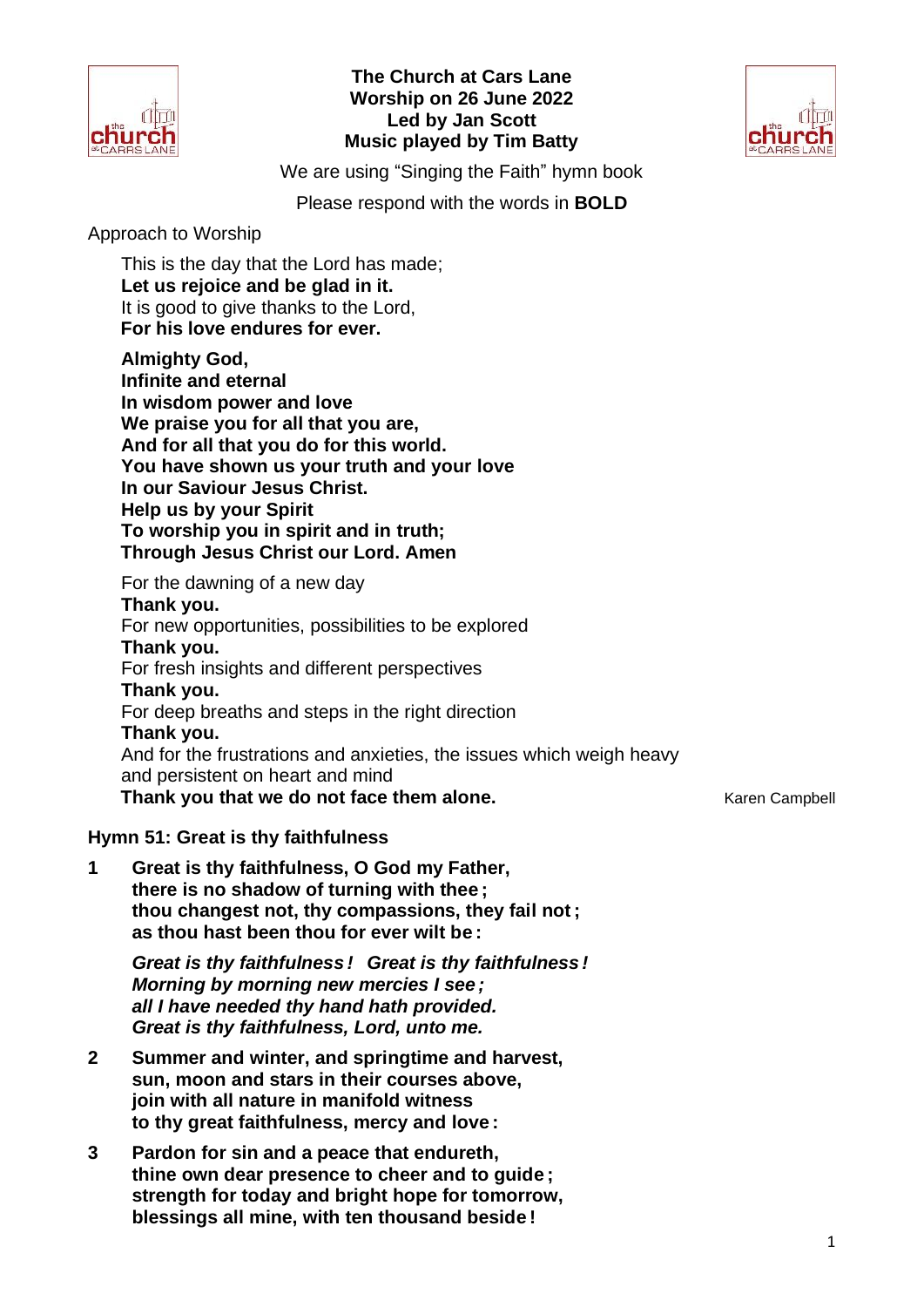Thomas O. Chisholm (1866–1960) Reproduced from *Singing the Faith* Electronic Words Edition, number 51 Words and Music: © 1923, renewed 1951, Hope Publishing Company, Carol Stream, IL 60188, USA. All rights reserved. Used by permission.

Reading: 2 Kings 2:1-14

Reflection

The Lord's Prayer

## **Hymn 157: God has spoken**

- **1 God has spoken - by his prophets, spoken his unchanging word ; each from age to age proclaiming God, the one, the righteous Lord. 'Mid the world's despair and turmoil one firm anchor holding fast : God eternal reigns forever, God the first, and God the last.**
- **2 God has spoken - by Christ Jesus, Christ, the everlasting Son, brightness of the Father's glory, with the Father ever one ; spoken by the Word incarnate, God from God, ere time was born ; Light from Light, to earth descending, Christ, revealing God to all.**
- Readings: Psalm 77 Galatians 5:14

**3 God is speaking - by the Spirit, speaking to our hearts again, in the age-long word expounding God's own message, now as then. Through the rise and fall of nations one sure faith is standing fast ; God still speaks, the Word unchanging, God the first, and God the last.**

George Wallace Briggs (1875–1959) Reproduced from *Singing the Faith* Electronic Words Edition, number 157 Words: © 1953, renewed 1981 The Hymn Society in the United States and Canada. Administered by Hope Publishing Company, Carol Stream, IL 60188, USA. All rights reserved. Used by permission.

Rest – Relationship – Respair

**Hymn 513: Take this moment, sign and space**

- **1 Take this moment, sign, and space ; take my friends around ; here among us make the place where your love is found.**
- **2 Take the time to call my name, take the time to mend who I am and what I've been, all I've failed to tend.**
- **3 Take the tiredness of my days, take my past regret, letting your forgiveness touch all I can't forget.**
- **4 Take the little child in me, scared of growing old ; help me here to find my worth made in Christ's own mould.**

**5 Take my talents, take my skills, take what's yet to be ; let my life be yours, and yet, let it still be me.**

> John L. Bell (*b.*1949) and Graham Maule (*b.* 1958) Reproduced from *Singing the Faith* Electronic Words Edition, number 513 Words and Music: From *Love From Below* © 1989, WGRG, Iona Community, Glasgow G2 3DH Scotland. [www.wgrg.co.uk](http://www.wgrg.co.uk/)